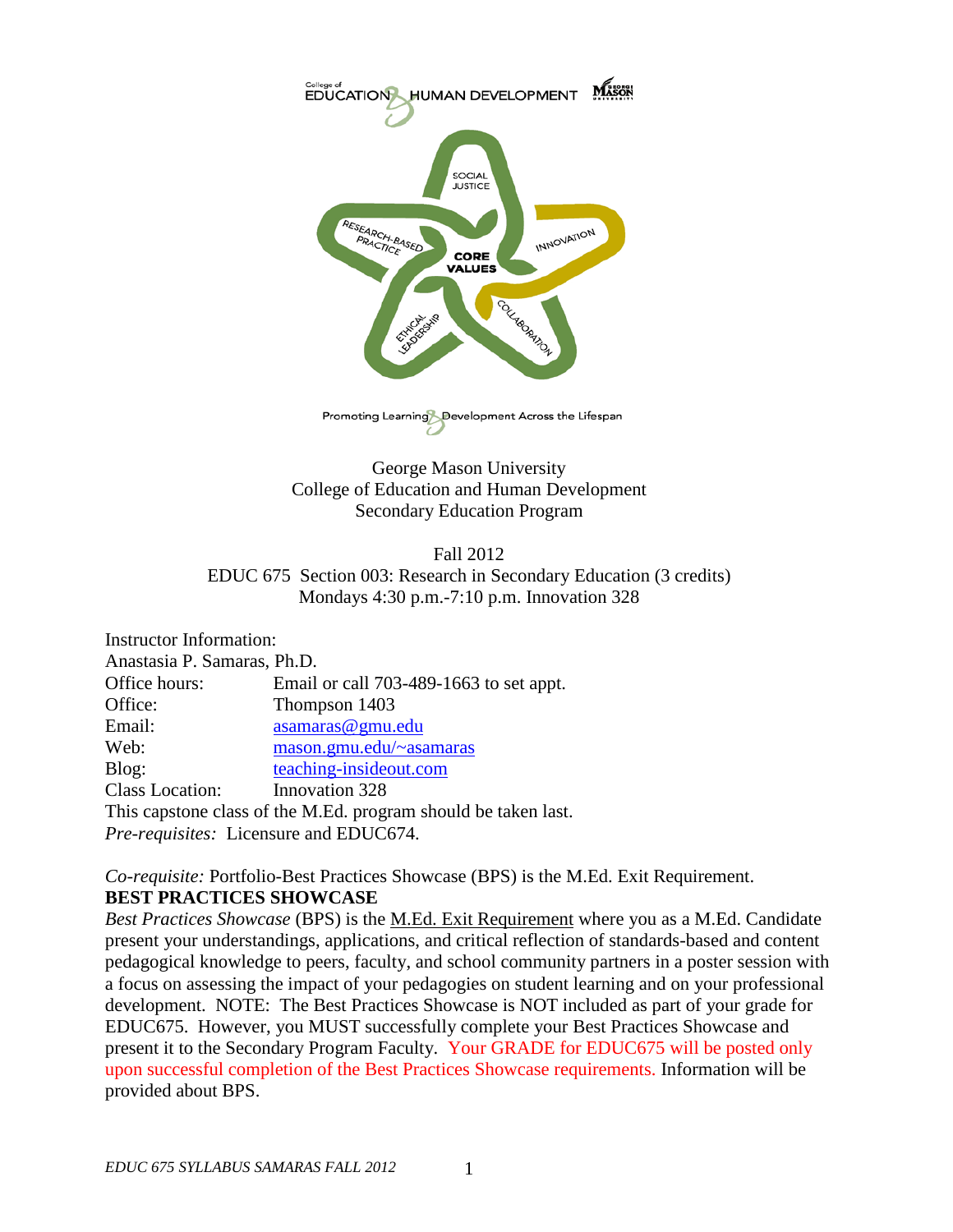### **COURSE DESCRIPTION**

The portfolio (BPS) is submitted during the semester the candidate is enrolled in EDUC 675. Helps beginning teachers become more effective by critiquing various research paradigms, reviewing the research literature, and systematically collecting and interpreting evidence to improve practice. Emphasizes linking evidence of student learning to make informed instructional decisions.

#### **COURSE LEARNING OUTCOMES**

This course is designed to enable students to:

- 1. demonstrate an understanding of the process and components used in teacher research by conducting and assessing a chosen scholarly inquiry situated in their classroom and impact on students' learning;
- 2. prepare a research proposal which makes explicit links between theory and practice;
- 3. examine ethical considerations when conducting teacher research; conduct teacher research which includes: research question(s), research proposal; review of related literature, methods, data collection/analysis, findings, discussion of impact on students, teacher, and education field; and abstract;
- 4. participate in "critical collaborative inquiries" to gain multiple perspectives in interpreting research and for validation and peer review of research;
- 5. demonstrate integration of national and state standards for content and pedagogy as related to the research question by reflecting on their own teaching practice and its impact on students' learning; SPA STANDARDS respective to students' discipline;
- 6. demonstrate skills in the application of technology and use of resources in teacher research.

### **RELATIONSHIP TO PROFESSIONAL STANDARDS**

At the end of this course students will demonstrate an understanding and application of subject area standards aligned with the *National Content Standards* and identified by their Specialized Professional Association (SPA); and an understanding and application of teaching and learning standards as outlined by *INTASC.*

National Content Standards for student's respective discipline: NCSS, NCTE, NCTM, NSTA

National Council for the Social Studies<http://www.ncss.org/> National Council of Teachers of English<http://www.ncte.org/> National Council of Teachers of Mathematics<http://www.nctm.org/> National Science Teachers Association<http://www.nsta.org/> <http://books.nap.edu/readingroom/books/nses/>

[INTASC: Interstate New Teacher Assistance and Support Consortium](http://www.ccsso.org/content/pdfs/corestrd.pdf) <http://www.ccsso.org/content/pdfs/corestrd.pdf>

Virginia State Standards

- [Virginia Department of Education http://www.pen.k12.va.us/](http://www.pen.k12.va.us/)
- State of Virginia, SOL Resources<http://www.pen.k12.va.us/VDOE/Instruction/sol.html>
- State of Virginia Standards of Learning Test Information <http://www.pen.k12.va.us/VDOE/src/SOLassessments.shtml>

### **NATURE OF COURSE DELIVERY**

The major purpose of this course is for you to learn how to conduct teacher research and apply it in your classroom in order to improve your teaching and students' learning. Having said that, I would like to let you know that I support you *every step* of the way and help you scaffold the components of your final required paper. I also work to promote a professional teaching and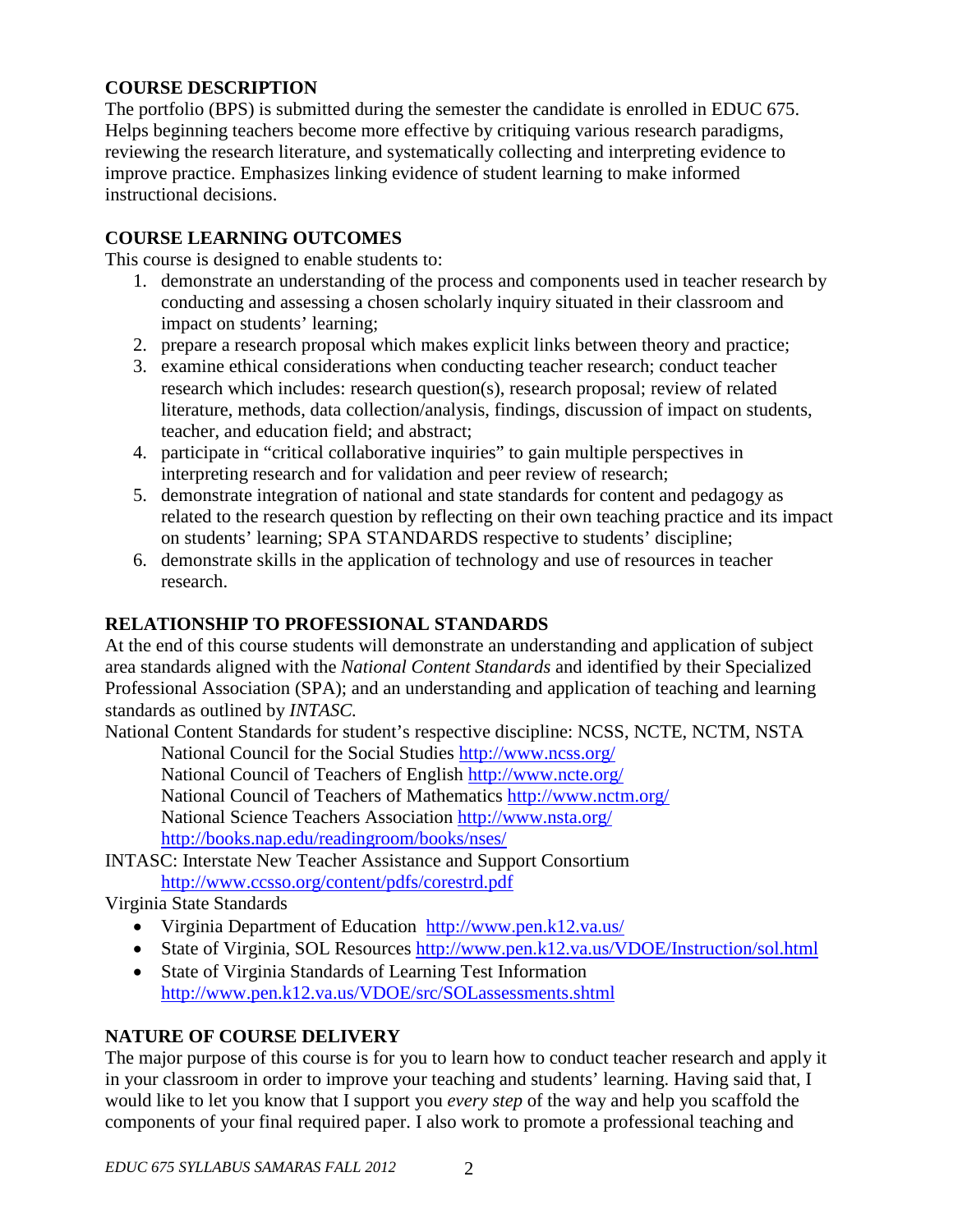learning community of peer critical friend support. Throughout the course, you are completing a step informally that you later insert into your final paper. Build it with a commitment to each step in the process, and it comes together! The course will be taught through a variety of activities to support the development of your self-study teacher research projects involving: whole class and small group discussions, group, pair and group work, online work, and through dialogue and reflections about practice.

\*\*\*The course requires that you have access to a classroom to conduct your research. If you do not have your own classroom, you will need to let the instructor know during the first class. Alternative arrangements used successfully in the past will be offered.

## **REQUIRED READINGS**

- 1) Samaras, A. P. (2011). *Self-study teacher research: Improving your practice through collaborative inquiry.* Thousand Oaks, CA: Sage.
- 2) Select and read an exemplar project on Bb to read sections through the course.
- 3) Other assigned readings made available in class.

## **ONLINE STUDENT STUDY SITE FOR TEXT**:<http://www.sagepub.com/samaras/>

See Chapter Resources for each chapter:

- [PowerPoint Slides](http://www.sagepub.com/samaras/chapters/PPTs/Ch01PPT.ppt)
- [Self-Study Scholar Advice](http://www.sagepub.com/samaras/chapters/Scholar%20Advice/Ch01ScholarAdvice.pdf)
- [Chapter Summary](http://www.sagepub.com/samaras/chapters/Chapter%20Summaries/Ch01Description.pdf)
- [Discussion Question](http://www.sagepub.com/samaras/chapters/Discussion%20Questions%20and%20Classroom%20Activities/Ch01Discussion.doc)

**Accompanying Textbook BLOG:** You are encouraged to visit the textbook blog and add comments at [http://teaching-insideout.com/.](http://teaching-insideout.com/) To subscribe, the URL of my RSS feed to my blog is<http://teaching-insideout.com/feed/>

## **COURSE MATERIALS ONLINE**

**The My Mason/ Blackboard site can be found at [http://mymason.gmu.edu.](http://mymason.gmu.edu/) Use the same login as your GMU email.** Web-based documents and correspondence are accessible through a course Blackboard page which you must assess and use regularly throughout the course and which require you to be able to post and access. You must have access to GMU email and with other email account forwarded to GMU mail account on [MyMason.](https://mymasonportal.gmu.edu/webapps/portal/frameset.jsp) **Please inform of any accessibility problems the first day of class.**

## **COURSE ASSSIGNMENTS AND EVALUATION**

### *Participation, Attendance, and Readings Integrated into Assignments below: 40%*

- 1) Critical Friend Inquiries and Online Work (20%)
- 2) Research Proposal (5%)
- 3) Draft Literature Review (5%)
- 4) Draft Teacher Research Report (5%)
- 5) Peer Review of Draft Teacher Research Report (5%)

Descriptions of assignments are posted on Bb.

### **Participation and Attendance**

Attendance at all classes, for the entire class period is a course expectation and absence will affect your grade. Successful completion of this course requires attendance at all classes and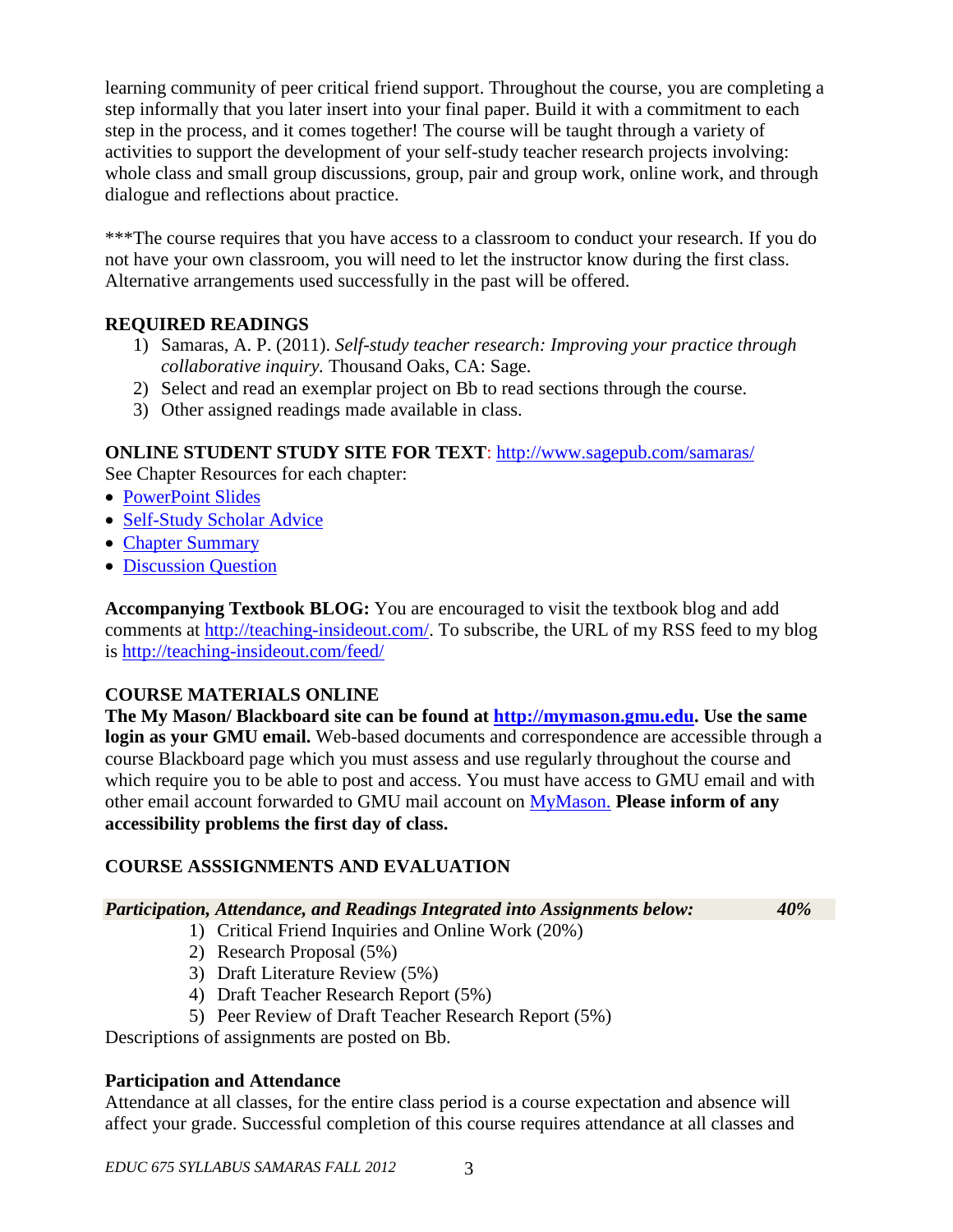active participation in the discussions. Being on time is also essential and lateness will affect your grade. Please notify instructor ahead of time if you must miss class and work with peers for missed material.

#### **Weekly Exit Folders**

Each of you will be given an exit file folder. At the end of each class, please take a minute and *write the BIG ideas you learned for that class and the BURNING questions you have* in your exit folder. Please date each entry. Your comments will provide feedback to help me be responsive to your ongoing learning needs. Turn your folder in at the end of each class.

#### **Readings, In-Class Activities, and Online Participation**

You are expected to complete all readings and participate in class and all online discussions with openness, consideration, and effort to "hear for" and "listen to" others as you also seek to be understood. Come to class prepared to contribute your critical reflections of your own experiences and ideas presented by your critical friends. Demonstration of positive and collaborative professional dispositions towards colleagues during peer review, along with a willingness to accept constructive criticism is a course expectation and a professional disposition.

Since this is a professional development course (post licensure), high quality work (i.e., "A" work) is expected on all assignments and in class participation. All assignments must be completed. Assignment will be assessed using posted criteria known to the student. For full consideration, all assignments are due to professor *electronically* in the digital drop box prior to the beginning of class on the day and time they are due, unless otherwise announced. Blackboard will not accept deposits after the due date and time of class.

All written assignments are to be word-processed using Times Roman 12 pt font, double-spaced, and submitted electronically under "Assignments" on MyMason. **Title each assignment with your last name and the name of the project/assignment, e.g., Smith.ResProp.09.16.12**. Keep a copy of all assignments which you will insert into the appendix of your report.

#### **MAKE IT A HABIT TO WRITE REGUALARLY AND SAVE YOUR WORK IN MULTIPLE PLACES.**

All assignments require: American Psychological Association (2009*). Publication Manual of the American Psychological Association*. American Psychological Association: Washington, DC. (Available as reference at library).

### **1) Critical Friend Inquiries (CFI) (20%)**

As part of your course participation, you will have the opportunity to work with critical friends in the process of developing your final research project. The CFI are designed for peer review with support and to provide alternative perspectives on interpretation to increase the validity of your research. Your work involves sharing weekly updates in class, sending and corresponding to critical friend research memos, brainstorming ideas as a teacher about the classroom dilemma you are researching, exchanging ideas for strategies and lessons, sharing how you are integrating standards in meaningful ways, and conducting a peer review of the draft research report. You will have the opportunity to work in a discipline-based team for peer review of your research draft which is a reciprocal process.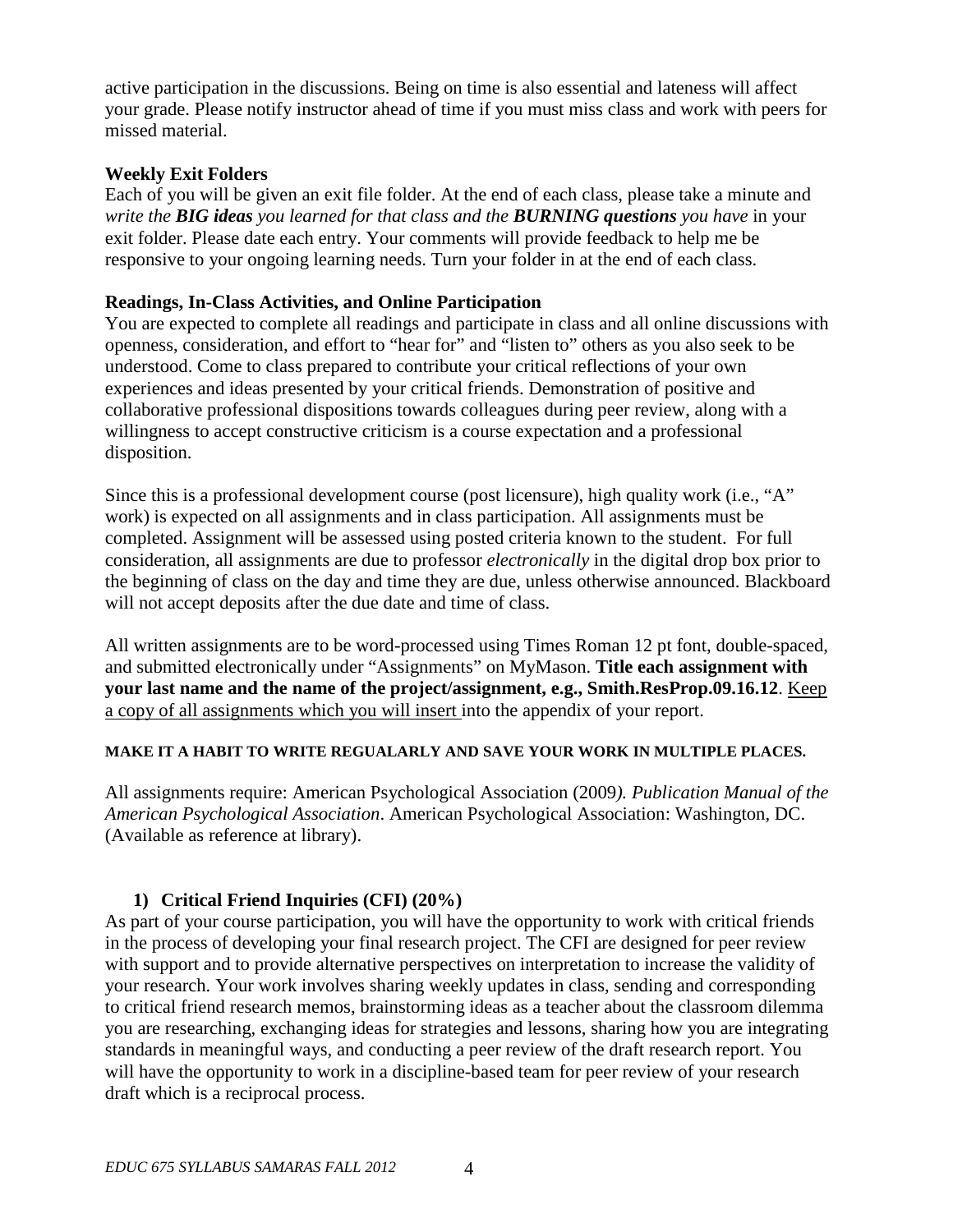Critical friends provide support as well as a feedback loop to improve your practice. It is *critical* to have friends in research but critical friends are *not critical* in their approach with each other. Establish ground rules with "critical friends" and visit them often. Use your group blackboard space to post files and communicate frequently.

### **2) Research Question and Proposal (5%)**

*It must be love:* For your research paper, you should choose a research question that really matters to you. It should be something you're curious about and willing to spend time researching and learning about. If you aren't eager to spend several days curled up reading about your topic, then it's not love, and you need to ditch it and find another topic (Roberts, GMU alumna, 2009). Begin to articulate why this question for you and why now. What is the outgrowth of this puzzlement? Write a research proposal. You may also elect to add a visual representation to your research proposal. The idea is for the visual to help you figure out your "thesis" and not to enter an art show. Approach this assignment from where you are and honor its incompleteness as part of the research process. Ask yourself does the proposal give you a solid framework to launch your project. Include each subtitle listed on p. 123 in our textbook. See example on pp. 124-126.

## **3) Draft Literature Review (5%)**

Post a draft of your literature review on MyMason and begin to ask yourself:

- What does the literature review add to your understanding of your research topic?
- What common topics and themes have you found in the literature?
- What ideas for pedagogical strategies can you adapt from the literature?

Use the topics to design your conceptual framework or mapping of the "big ideas" and connections you find in the literature to your study (See pp. 127-134). Format is your choice, e.g. annotated bibliography, narrative to insert directly into final report

### **4) Draft Teacher Research Report (5%)**

Post a draft of your teacher research report for professor and critical friend input.

### **5) Peer Review of Draft Teacher Research Report (5%)**

Critical friends use actual evaluation rubric to provide peer review along with tracking and comments on draft.

| Category              | Exemplary             | Accomplished         | Developing           | Undeveloped      |
|-----------------------|-----------------------|----------------------|----------------------|------------------|
|                       | $40$ pts.             | $37-39pts$           | $34-36pts$           | Below 34 pts     |
| Assignments are       | Successfully          | Completes all        | Does not complete    | Few              |
| central to the        | completes all         | assignments.         | some assignments.    | assignments      |
| development of your   | assignments.          | Participates in      | Does not contribute  | completed.       |
| project. Attendance   | Outstanding and       | discussions and      | to discussions or    | Few              |
| and participation are | consistent            | activities on a      | activities very      | contributions    |
| critical components   | participation in      | regular basis;       | often, but generally | to class         |
| of this course. It    | discussions and       | questions and        | reveals some         | discussions.     |
| gives you the         | class activities.     | comments reveal      | thought and          | Little evidence  |
| opportunity to learn  | <b>Promotes</b>       | thought and          | reflection and some  | of participation |
| from and contribute   | conversation          | reflection and       | contribution from    | and              |
| to building a         | focused on the topic. | contribution from    | assigned readings.   | contribution.    |
| positive classroom    | Comments              | assigned readings.   | Follows rather than  | Shows little     |
| experience and        | demonstrate a high    | Frequently involves  | leads group          | concern for      |
| learning community.   | level of              | peers in discussion. | activities. Solicits | peers' learning  |
| Participants          | understanding from    | Conducts peer        | some peer            | or input or      |

#### **Participation and Assignments Rubric**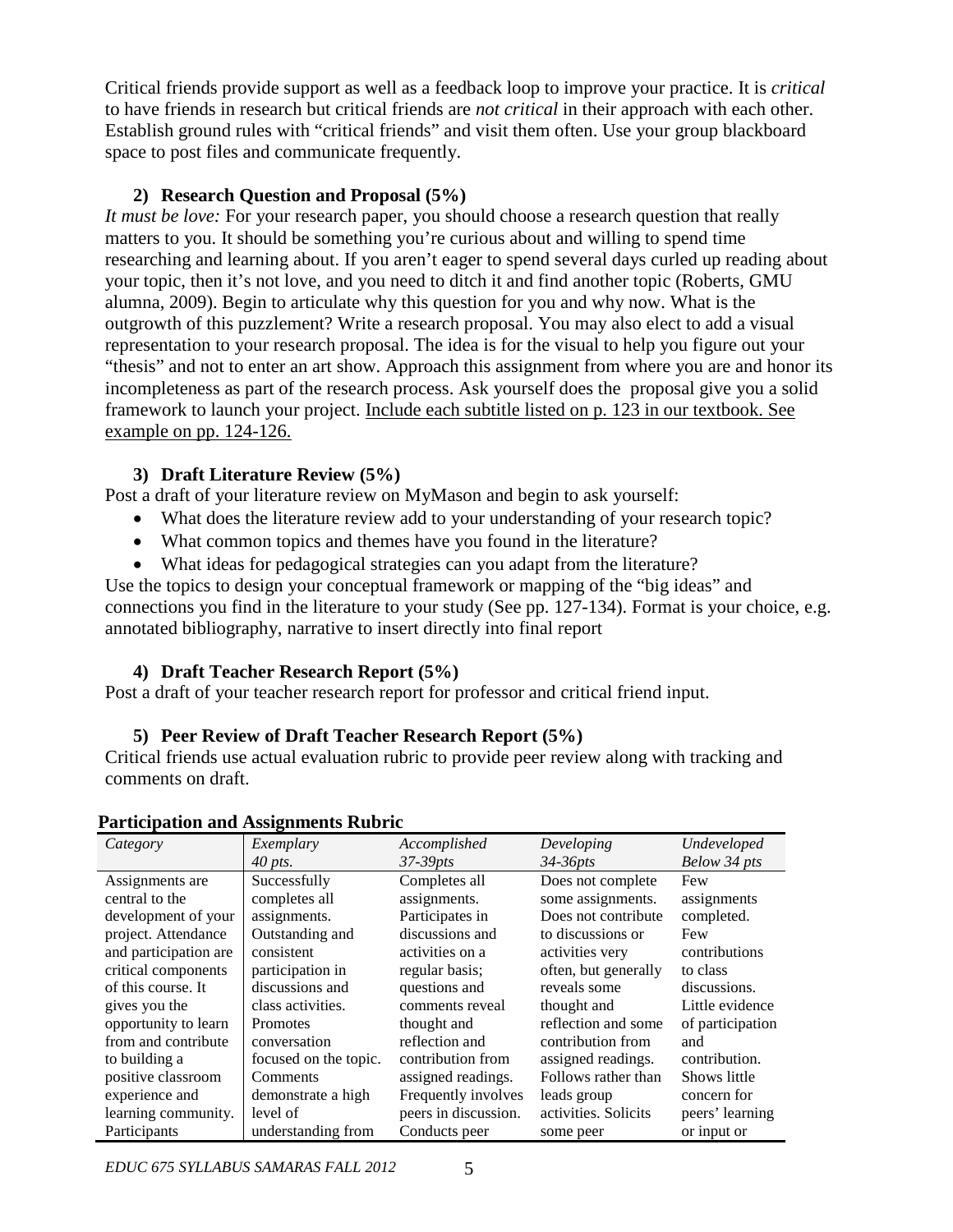| contribute to each   | assigned readings.  | review; Shares      | discussion and peer  | peer review.   |
|----------------------|---------------------|---------------------|----------------------|----------------|
| other's learning by  | Listens actively to | leadership roles in | review. Misses       | Misses many    |
| actively listening,  | peers. Embraces     | group work.         | classes. Is late for | classes and is |
| exchanging ideas,    | peer review;        |                     | class. Somewhat      | late often.    |
| sharing learning     | Prompts peer        |                     | shares leadership    | Does not share |
| from reading and     | feedback and input. |                     | roles in group       | leadership     |
| websites, peer view, | Purposely shares    |                     | work.                | roles in group |
| and supporting each  | leadership roles in |                     |                      | work.          |
| other's efforts.     | group work.         |                     |                      |                |

#### *Teacher Research Project 60%*

**Recommended Weekly Researcher Log**

It is highly recommended that you keep a researcher log of progress of your teacher research project each week and include it in the appendix of your final report. See Self-Study Research Project Timeline Log in Chapter 2. Table 2.2, pp. 28-29). This is your tentative timeline and tool to self-regulate your progress and the research process.

You are required to write a report that includes the following sections: Rationale/Introduction, Research Question, Review of Related Literature, Method, Context, Participants, Data Collection, Analysis, Findings, Limitations, and Discussion including your reflections of selfstudy and implications for practice/further research. All teacher research reports must adhere to APA format. No report binders or covers; just clip. Your project should be useful to you and your students. A written a report that includes the specific headings and subheading are posted below and on Bb. Look at the headings at the beginning of the semester so you can see where you are headed. Look at the newest exemplar reports posted on Bb.

### **Performance-Based Assessment of Teacher Research Project**

Criteria for Evaluating the Research Report (60 Total Possible Points)

### **Abstract**

- 1. Have you provided a single, articulate, concise paragraph of no more than 150 words
- 2. Does you abstract concisely describe your purpose and the context, method, key findings, and significance of your research?

 *2 points possible*

## **Rationale**

- 1. Have you explained the outgrowth of your study?
- 2. Have you offered perspectives that shaped this question for you?
- 3. Have you situated the study in terms of explaining the outgrowth of this puzzlement in the context of your work? e.g., your students, classroom, school, district
- 4. Have you clearly and concisely explained why this research is important? Have you addressed the broader educational and social significance of this research?

 *3 points possible*

## **Statement of the Research Problem/Question**

1. Have you clearly and concisely stated the research problem?

2. Have you clearly and concisely stated your main research question and any subquestions? *2 points possible*

## **Review of Literature and Conceptual Framework**

1. Did you conduct an ongoing literature review which informed your research?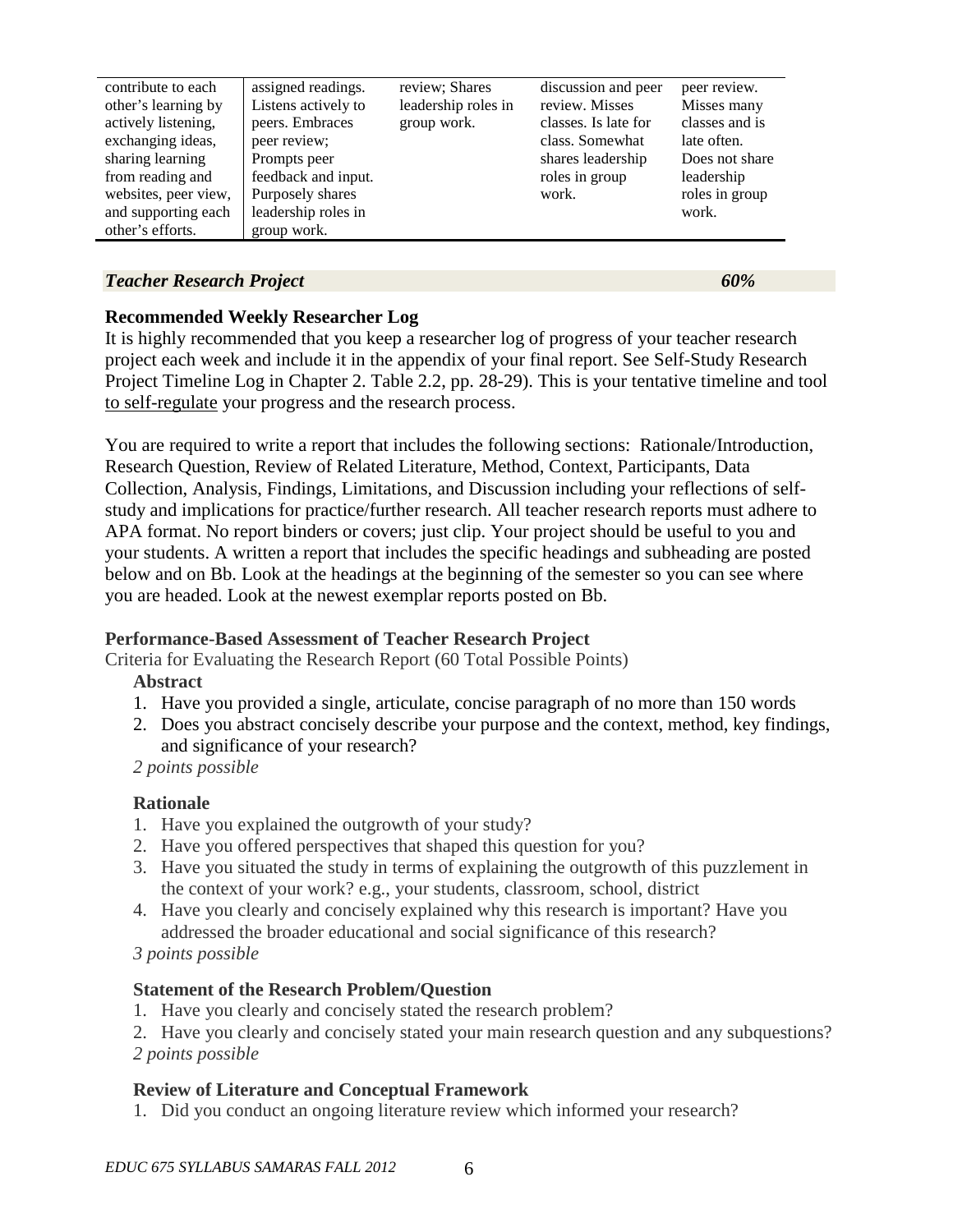- 2. Is the review relevant and connected to your study?
- 3. Is the review adequate, coherent, and analytical?
- 4. Does the review include references from a variety of sources?
- 5. Is the review integrated into a conceptual framework with a mapping of the theories, literature, and phenomena that help to inform your study?

*10 points possible*

#### **Research Method**

- 1. Have you described your research context; community, school, and classroom context?
- 2. Have you included demographic information of participants?
- 3. Did you include your reflection of the problem? e.g., behaviors observations, possible causes?
- 4. Have you explained the reasons for your pedagogies based on your noticing of your classroom and the literature reviewed?
- 5. Have you described in detail what data you collected, how you collected it, and when you collected it, including data generated from your pedagogies and strategies?
- 6. Are your data from multiple sources?
- 7. Did you include a description of the pedagogical strategies you enacted?
- 8. Did you explain how you analyzed your data and include a data audit trail?
- 9. Have you included and explained the role of your critical friends in your data interpretations and validation?
- 10. Did you explore using visuals and technologies for analyzing and displaying your findings in a coherent manner?

*20 points possible*

#### **Findings**

- 1. Did you restate your research question and what was found through your research?
- 2. Are the findings thoroughly and adequately presented?
- 3. Is there convincing evidence to support your themes?
- 4. Is there connection and coherence among the separate themes?
- 5. Did you explain your findings to your critical friend to gain his or her perspective on your interpretations?

*10 points possible*

### **Discussion, Reflections on Self-Study of Teaching, and Implications**

- 1. Have you assessed meeting the Five Foci (methodological components) of self-study research using CFI 11.3 (pp. 222-225)?
- 2. Have you adequately explained the implications of your study to your students' learning?
- 3. Have you adequately explained the implications of your study to your professional development?
- 4. Have you adequately explained the implications of your study to your teaching and reframing of your practice? Revisit your original research question. Take a retrospective journey and reflect back on the "self" or your role and the conscious (and perhaps at the time unconscious) consequences of your actions in the process of studying your teaching practice.
- 5. Have you adequately explained the implications of your study to the education field?
- 6. Have you adequately explained the relevance of your study to national and state education standards?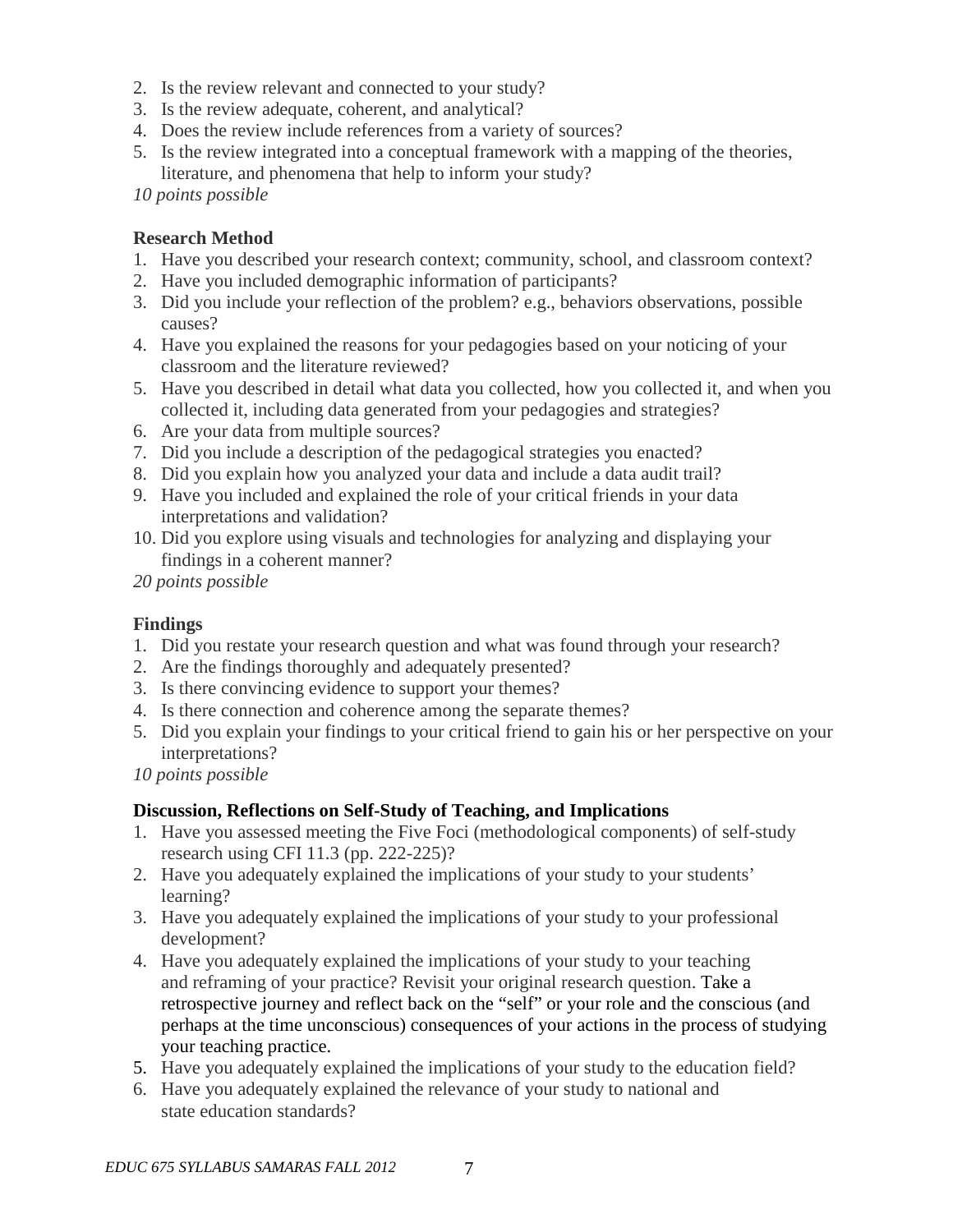- 7. Have you discussed any limitations?
- 8. Have you identified areas for future research possibilities?

*10 points possible*

### **References and Appendix**

- 1. Did you follow the APA style for the report for a running head, page numbering, references, citations, and the appendix? Does the report include a title page with project title, author's name, and author's professional affiliation?
- 2. Are references current and from different sources?
- 3. Are all references cited in the research report included in the references? Have you provided a complete reference list of all print and nonprint (Internet) references?

## **Organization, Grammar, and Mechanics**

- 1. Is the report coherent, concise, and well structured with a clear purpose?
- 2. Is the report grammatically correct with proper usage of language?
- 3. Does the report have your distinctive focus and voice? Have you used professional language (i.e., no jargon)? Have you written in an accessible style and presentation? *3 points possible*

## *Grading Scale for Research Project:*

**Exemplary:** 60 points. Substantially meets the project and report requirements. All criteria are addressed fully.

*Accomplished:* 56-59 points. Meets the project and report requirements. Criteria adequately addressed.

**Developing:** 55-53 points. Meets some, but not all, of the project and report requirements. Weaknesses in addressing some of the criteria. Consider revision.

*Undeveloped*: 53 points and below. Does not meet the project and report requirements. Weaknesses in addressing the majority of the criteria. Needs significant revision.

*Please note that B- is not a passing grade in licensure courses. A student who receives an overall grade of B- must repeat the course.* 

| Grade | <b>Standards</b>      | <b>Grading</b> | <b>Grade Points</b> | <b>Graduate Courses</b> |
|-------|-----------------------|----------------|---------------------|-------------------------|
| A     | <b>Meets Standard</b> | $93 - 100$     | 4.00                | Satisfactory /          |
|       |                       |                |                     | Passing                 |
| A-    | Meets Standard        | $90 - 92.9$    | 3.67                | Satisfactory /          |
|       |                       |                |                     | Passing                 |
| $B+$  | Approaches            | $88 - 89.9$    | 3.33                | Satisfactory/           |
|       | Standard              |                |                     | Passing                 |
| B     | Approaches            | $83 - 87.9$    | 3.00                | Satisfactory /          |
|       | Standard              |                |                     | Passing                 |
| $B-$  | Approaches            | $80 - 82.9$    | 2.67                | Satisfactory*/          |
|       | Standard              |                |                     | Passing                 |

#### **Grading Scale**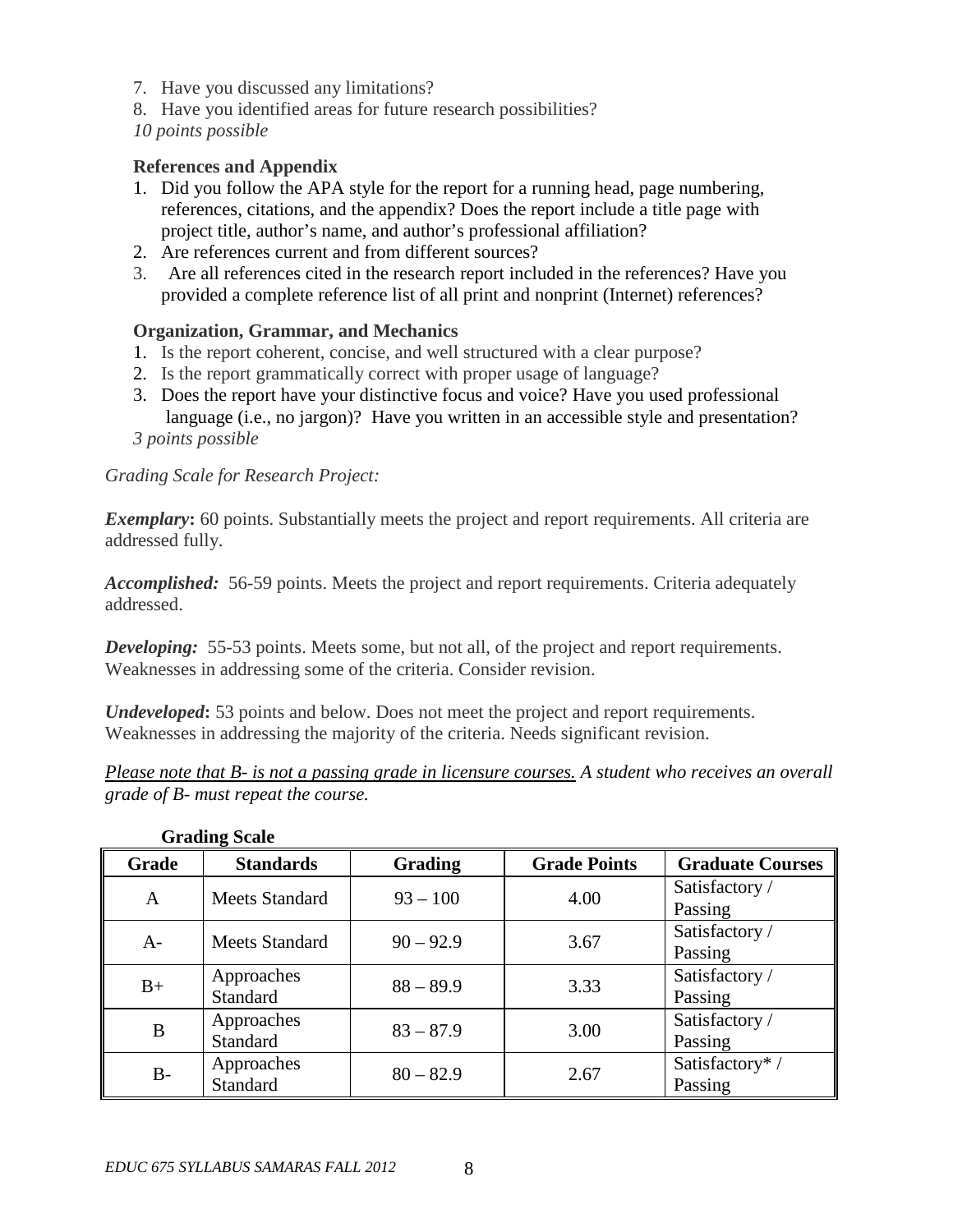#### **READING RESOURCES**

#### *Teacher Research*

- Falk, B., & Blumenreich, M. (2005). *The power of questions: A guide to teacher and student research.* Portsmouth, NH: Heinemann.
- Goodnough, K. (2001). Teacher development through action research. *Action in teacher education,23* (1), 37-46. Access through GMU, Library, e-journal.
- Greely, K. (2000). *Why fly that way?: Living community and academic achievement.* NY: Teachers College.
- Hubbard, R. S., & Power, B. (1999). *Living the questions: A guide for teacher-researchers.*  Portland, ME: Stenhouse.
- Kagan, D. M. (1993). *Laura and Jim and what they taught me about the gap between educational theory and practice.* NY. State University of New York Press.
- Leedy, P. D., and Ormrod, J. E. (2001). *Practical research: Planning and design.* Upper Saddle River, NJ: Merrill.
- MacLean, M.S. & Mohr, M. (1999). *Teacher-researchers at work*. National Writing Project, Berkeley, CA.
- Samaras, A. P., & Freese, A. R. (2006). *Self-study of teaching practices primer.* New York, NY: Peter Lang.
- Samaras, A. P., Freese, A. R., Kosnik, C., & Beck, C. (Eds.) (2008). *Learning communities in practice.* The Netherlands: Springer Press.
- Thomas, R. M. (2005). *Teachers doing research: An introductory guidebook.* Boston: Pearson/Allyn & Bacon.

#### *Analysis*

Bogdan, R. C., & Biklen, S. K. (2007). *Qualitative research for education: An introduction to theory and methods*. Boston, MA: Allyn & Bacon.

- Czaja, R., & Blair, J. (1996). *Designing surveys: A guide to decisions and procedures.* Thousand Oaks, CA: Pine Forge Press.
- Miles, M. B., & Huberman, A. M. (1994). *Qualitative data analysis*. Thousand Oaks, CA: Sage.

Patton, M. Q. (1990). *Qualitative evaluation and research methods (Second Edition)*. CA: Sage.

- Rovessi, C., & Carroll, D. J. (2002). *Statistics made simple for school leaders.* Lanham, MD: Scarecrow Press.
- Salkind, N. (2000). *Statistics for people who think they hate statistics.* Thousand Oaks, CA: Sage.

### *Research and Writing*

- Booth, W. C., Colomb, G. G., & Williams, J. M. (1995). *The craft of research*. Chicago, IL: The University of Chicago.
- Dahl, K. K. (1992). *Teacher as writer: Entering the professional conversation*. Urbana, IL: NCTE.

*Writing a Research in Action Paper*

[Writinghttp://www.gmu.edu/departments/english/composition/wits/research/index.html](http://www.gmu.edu/departments/english/composition/wits/research/index.html) *Help with Research* <http://library.gmu.edu/mudge/Dox/basics.html>

*Data Collecting Tools:* Go to Google docs, then spreadsheets to create survey. Also Survey Monkey<http://www.surveymonkey.com/home.asp>

### *National Reports and Test Reporting Centers*

• A Nation at Risk<http://www.ed.gov/pubs/NatAtRisk/risk.html>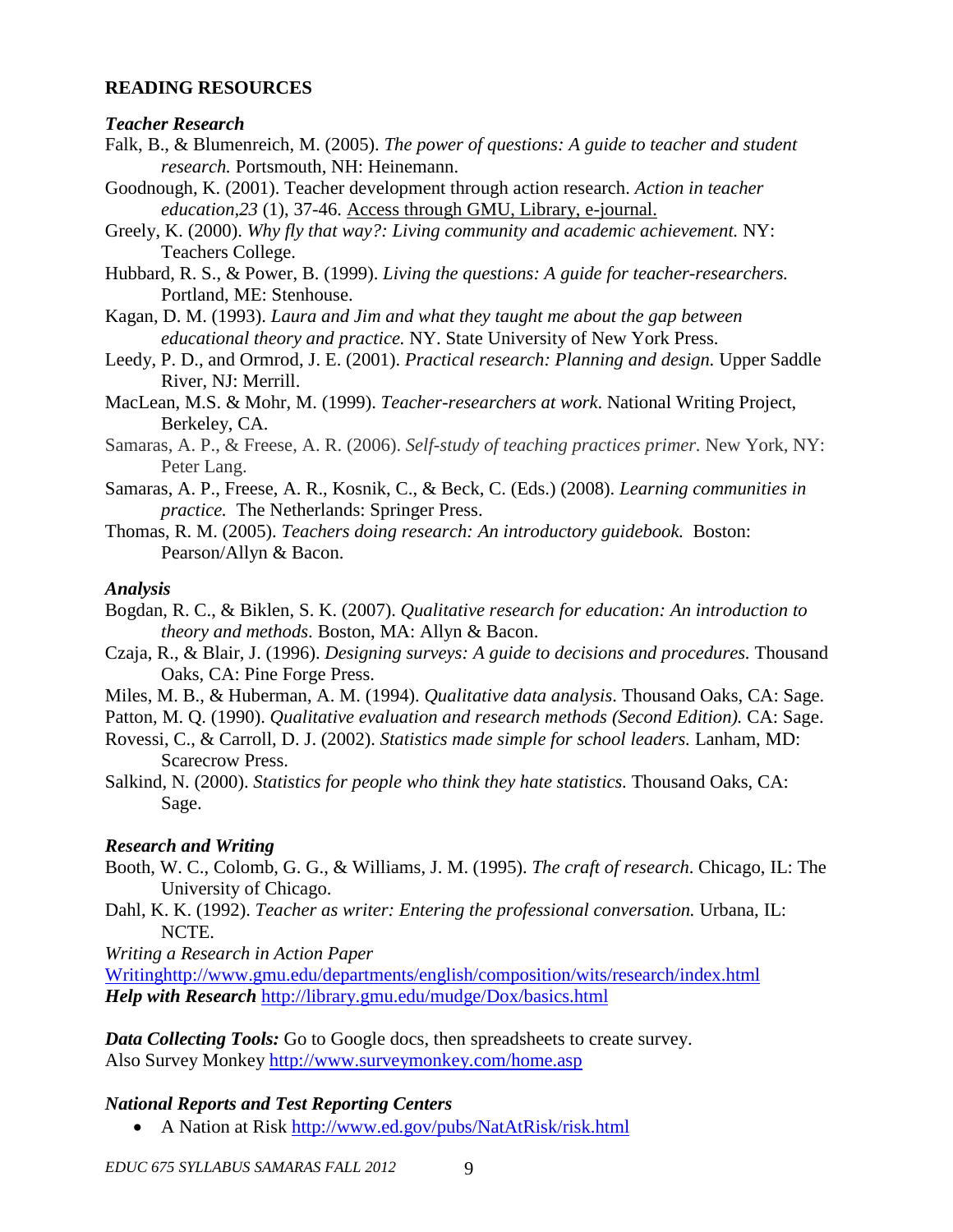- [The Nation's Report Card/](http://nces.ed.gov/nationsreportcard/)National Assessment of Educational Progress <http://nces.ed.gov/nationsreportcard/>
- National Center for Educational Statistics http://nces.ed.gov/help/sitemap.asp
- TIMSS and PIRLS [The International Math and](http://www.timss.org/) Science Study and International Literacy Study <http://www.timss.org/>
- Best Evidence/School Reform Reports/School Models. Johns Hopkins University <http://www.bestevidence.org/index.htm>

## **GEORGE MASON UNIVERSITY POLICIES AND RESOURCES FOR STUDENTS**

a. Academic integrity (honor code, plagiarism) – Students must adhere to guidelines of the George Mason University Honor Code [See http://academicintegrity.gmu.edu/honorcode/]. b. Mason Email – Students are responsible for the content of university communications sent to their George Mason University email account and are required to activate their account and check it regularly. All communication from the university, college, school, division, and program will be sent to students solely through their Mason email account. Students must follow the university policy for Responsible Use of Computing [See http://universitypolicy.gmu.edu/1301ge.html].

c. Counseling and Psychological Services – The George Mason University Counseling and Psychological Services (CAPS) staff consists of professional counseling and clinical psychologists, social workers, and counselors who offer a wide range of services (e.g., individual and group counseling, workshops, and outreach programs) to enhance students' personal experience and academic performance [See http://caps.gmu.edu/].

d. Office of Disability Services – Students with disabilities who seek accommodations in a course must be registered with the George Mason University Office of Disability Services (ODS) and inform their instructor in writing at the beginning of the semester http://ods.gmu.edu/]. e. Students must follow the university policy stating that all sound emitting devices shall be turned off during class unless otherwise authorized by the instructor.

f. The Writing Center (Optional Resource) – The George Mason University Writing Center staff provides a variety of resources and services (e.g., tutoring, workshops, writing guides, handbooks) intended to support students as they work to construct and share knowledge through writing [See http://writingcenter.gmu.edu/].

g. University Libraries (Optional Resource) – The George Mason University Libraries provide numerous services, research tools, and help with using the library resources [See http://library.gmu.edu/].

- 10. Core Values Commitment: The College of Education and Human Development is committed to collaboration, ethical leadership, innovation, research-based practice, and social justice. Students are expected to adhere to these principles.
- 11. GSE website: www.gse.gmu

### **Emergency Procedures**

You are encouraged to sign up for emergency alerts by visiting the website [https://alert.gmu.edu.](https://alert.gmu.edu/) There are emergency posters in each classroom explaining what to do in the event of crises. Further information about emergency procedures exists on <http://www.gmu.edu/service/cert> .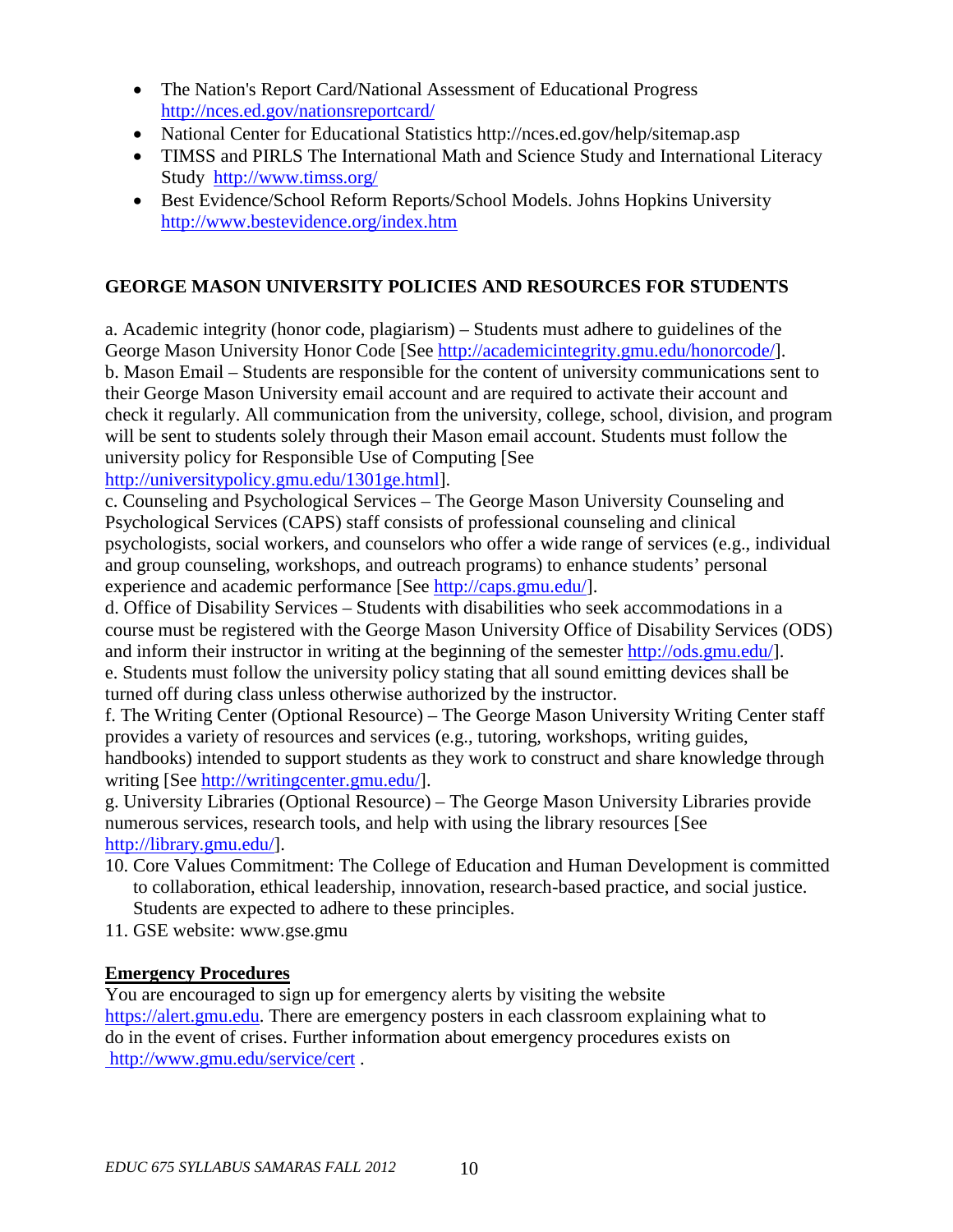# **TENTATIVE CLASS SCHEDULE**

| <b>Week</b>            | <b>Topic</b>                                                                                                                | <b>Readings/Assignment Due</b>                                                                                                                                                                                                                                      |
|------------------------|-----------------------------------------------------------------------------------------------------------------------------|---------------------------------------------------------------------------------------------------------------------------------------------------------------------------------------------------------------------------------------------------------------------|
|                        |                                                                                                                             | <i>*Post all work on Discussion Thread on Bb</i>                                                                                                                                                                                                                    |
| 1<br>8/27              | <b>OVERVIEW OF COURSE</b><br><b>AND PROJECT</b><br><b>FINDING YOUR</b><br><b>RESEARCH QUESTION</b>                          | <b>During the first week, read Preface and Chapter 1</b><br>In class activity: "I wonder about" inquiry.<br>Use Critical Friend Inquiry (CFI) 1.1 pp. 5-6                                                                                                           |
| 9/3                    | Labor Day NO CLASS                                                                                                          |                                                                                                                                                                                                                                                                     |
| $\overline{2}$<br>9/10 | <b>RESEARCH RATIONALE</b><br><b>RESEARCH DESIGN</b>                                                                         | Overview Chapters $2 & 12$<br>Overview Self-Study Resource Center at<br>http://www.sagepub.com/samaras/<br><b>Bring Research Artifact and present</b><br>Use CFI 5.3 pp. 104-106<br><b>Read Chapter 6</b><br>Choose exemplar project on Bb to read through semester |
| $\mathbf{3}$<br>9/17   | <b>Technology-enhanced</b><br><b>Learning (TEL)</b><br><b>ONLINE WORK</b><br>Use library databases to<br>develop lit review | <b>Read Chapter 4</b><br>Read literature review of exemplar project<br><b>POST</b> draft research question                                                                                                                                                          |
| 4<br>9/24              | <b>RESEARCH ETHICS</b><br><b>ORGANIZE DATA</b>                                                                              | <b>Read Chapters 7 &amp; 8</b><br><b>POST draft Review of Literature to date</b>                                                                                                                                                                                    |
| 5<br>10/1              | <b>DATA COLLECTION</b><br><b>WORKSHOP</b>                                                                                   | Read Chapter 9<br><b>POST Research Proposal</b><br>Use CFI 6.3, pp. 123-126                                                                                                                                                                                         |
|                        | <b>Columbus Day Recess</b><br>NO CLASS 10/8                                                                                 | *NOTE: Mon classes meet instead on Tues Oct 9 this week.                                                                                                                                                                                                            |
| 6<br>10/9              | <b>TEL ONLINE WORK</b>                                                                                                      | Read Method section of exemplar project<br><b>POST Data Collection/Pedagogical Strategies Research Memo</b><br>Use CFI 8.1 & Response, pp. 171-172                                                                                                                  |